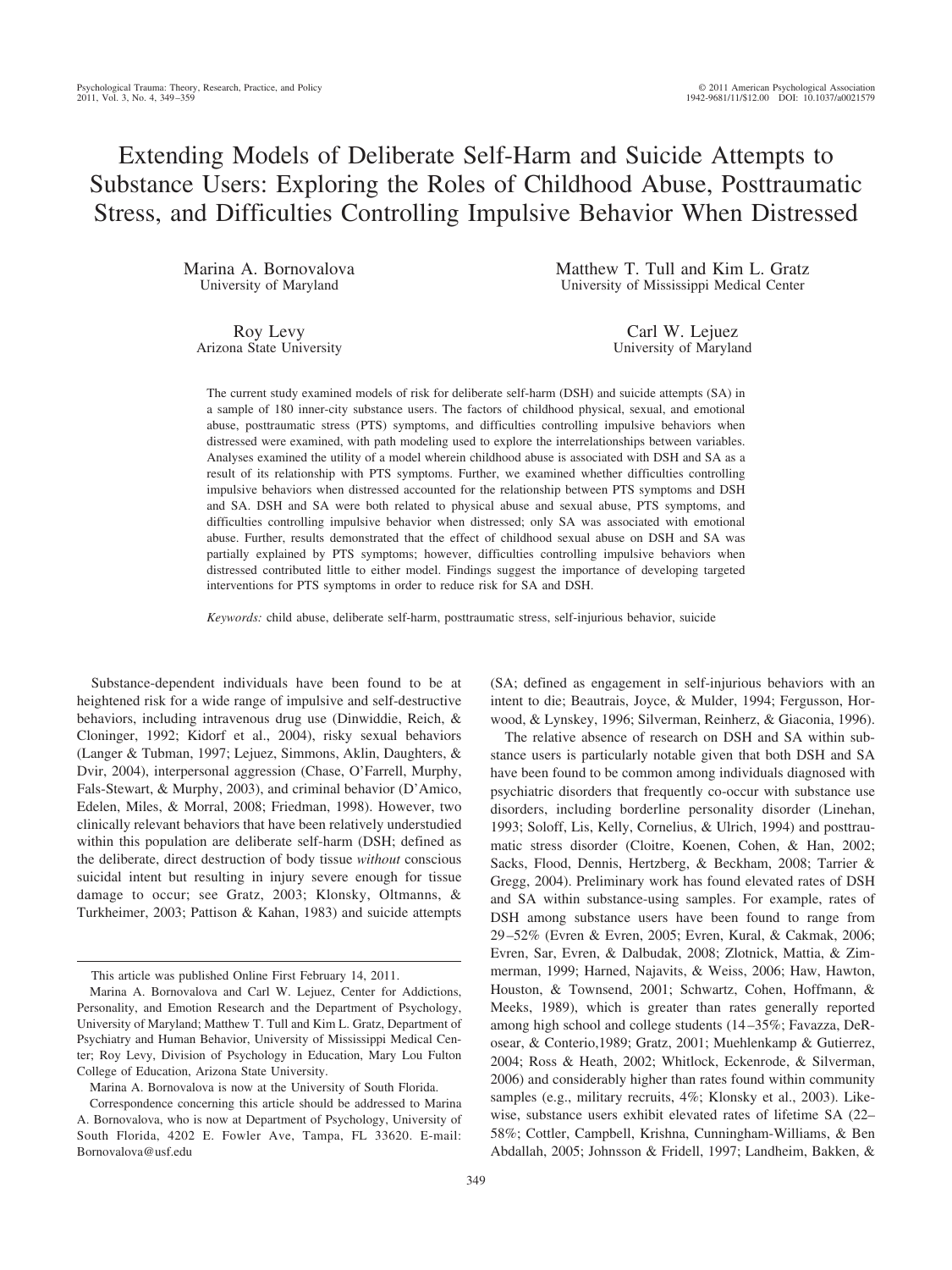Vaglum, 2006) as compared to the general population (5%; Kessler, Borges, & Walters, 1999). Further, a number of studies have reported that substance use is a risk factor for SA in its own right (e.g., Borges, Angst, Nock, Ruscio, & Kessler, 2008; Crumley, 1990; Kessler et al., 1999; Mino, Bousquet, & Broers, 1999; Wilcox, Conner, & Caine, 2004). Despite evidence of substantially elevated rates of DSH and SA within substance using samples, however, there is a dearth of information on the factors that may account for DSH and SA within this at-risk group (the identification of which may have important implications for the development of novel prevention and intervention strategies).

Given the lack of research on models of DSH and SA within substance users, potentially relevant factors may be identified from models focused on the pathogenesis of these behaviors within non-substance-using samples. Previous research among both community and clinical samples highlights the role of childhood emotional, physical, and sexual abuse in both DSH and SA. Indeed, childhood abuse is by far the most frequently reported trauma event among substance users (Brown, Stout, & Mueller, 1996). For example, individuals who experienced childhood abuse are up to four times more likely to engage in DSH (McHolm, MacMillan, & Jamieson, 2003; Whitlock et al., 2006) and up to 11 times more likely to attempt suicide (Fergusson et al., 1996; Johnson et al., 2002; Noll, Horowitz, Bonanno, Trickett, & Putnam, 2003; Paivio & McCulloch, 2004; Whitlock et al., 2006; Zoroglu et al., 2003; Anderson, Tiro, Price, Bender, & Kaslow, 2002; Silverman et al., 1996; Ystgaard, Hestetun, Loeb, & Mehlum, 2003). Further, research focusing on substance-using populations has found an association between childhood abuse and both DSH (Evren & Evren, 2005; Evren et al., 2006, 2008) and SA (Rossow & Lauritzen, 2001; see Darke & Ross, 2002, for a review).

Despite evidence that childhood abuse increases the risk for DSH and SA, it is possible that this relationship may be accounted for by the presence of posttraumatic stress (PTS) symptoms. A recent study, for instance, reported that almost one third of a sample of females with co-occurring PTSD and substance dependence was engaging in DSH, with 21% reporting it in the past 3 months (Harned et al., 2006). Similarly, previous work indicates that a PTSD diagnosis has been found to be positively associated with DSH (Nock & Prinstein, 2005; Weaver, Chard, Mechanic, & Etzel, 2004; Weierich & Nock, 2008; Zlotnick et al., 1999) and SA (Sareen, Houlahan, Cox, & Asmundson, 2005; Thompson, Kaslow, Bradshaw, & Kingree, 2000). This finding has been replicated in substance-using samples presenting with cooccurring PTSD as well (Harned et al., 2006). Moreover, a recent study by Weierich and Nock (2008) found that the severity of PTS symptoms mediated the relationship between childhood sexual abuse and DSH in a sample of adolescents (see Thompson et al., 2000, for similar results). Yet, to date, no studies have examined PTS symptoms as a factor that explains the relationship between childhood trauma and DSH or SA among substance users. Moreover, the factors that may account for the relationship between PTS symptoms and DSH and SA are unclear.

One promising factor is the inability to refrain from engaging in impulsive behaviors when experiencing emotional distress. It is important to distinguish this construct from the related construct of trait-impulsivity, most frequently operationalized as acting without thinking (e.g., Barratt, 1994; Patton, Stanford, & Barratt, 1995). The construct of difficulties controlling impulsive behaviors when

distressed refers to a propensity for engaging in impulsive, potentially self-destructive behaviors in the context of negative affect *in particular* (as opposed to a tendency to engage in impulsive behavior in general). In support of making this distinction, several studies report that impulsive nonplanning and this latter type of emotionally driven impulsivity are differentially related to substance use and personality disorders (Fischer, Smith, & Anderson, 2003; Lynam & Miller, 2004; Miller, Flory, Lynam, & Leukefeld, 2003). As such, this construct may have particular relevance for understanding behaviors that serve an emotion-regulating or emotionally avoidant function, such as DSH (e.g., Gratz & Roemer, 2008) and SA (Hayes, Wilson, Gifford, Follette, & Strosahl, 1996).

In particular, evidence suggests that PTS symptoms are associated with more intense emotional (both subjective and psychophysiological) responding to emotionally evocative stimuli (Litz, Orsillo, Kaloupek, & Weathers, 2000; Orsillo, Batten, Plumb, Luterek, & Roessner, 2004), and recent work has shown that this emotional arousal interferes with an individual's ability to control unhealthy behaviors and frequently increases the desire to eliminate distress (Tice, Bratslavsky, & Baumeister, 2001; Crepaz & Marks, 2002; Leith & Baumeister, 1996). As an example, two recent studies found that individuals with elevated PTS symptoms and, respectively, a diagnosis of PTSD reported significantly greater difficulties controlling impulsive behaviors when distressed, compared to individuals with traumatic exposure but subthreshold PTS symptoms (Tull, Barrett, McMillan, & Roemer, 2007; McDermott, Tull, Gratz, Daughters, & Lejuez, 2009). As such, it is reasonable to hypothesize that difficulties controlling impulsive behavior when distressed might account for the relationship between PTS symptoms and self-injury outcomes.

## **Current Study**

The present study examined whether (1) PTS symptoms account for the relationship between childhood abuse and DSH and SA, and if (2) difficulties controlling impulsive behaviors when distressed account for the relationship between PTS symptoms and DSH and SA among a sample of inner-city substance users at the onset of residential substance use treatment. Given that this is the first study to examine factors that account for DSH and SA within an inner-city, substance dependent sample, no a priori predictions were made about the specific nature of the relationships between childhood abuse, PTS symptoms, and difficulties controlling impulsive behaviors and DSH versus SA; however, it was expected that differential relationships would emerge in light of literature suggesting unique relationships between some variables (e.g., attitudes toward life) and SA versus DSH (Muehlenkamp & Gutierrez, 2004).

## **Method**

#### **Participants**

Participants were consecutively admitted inpatient residents in a drug and alcohol abuse residential treatment center in the greater Washington, D.C., metropolitan area. Residents were approached for participation within one week of their arrival at the treatment center. Of all individuals who were approached (182), only two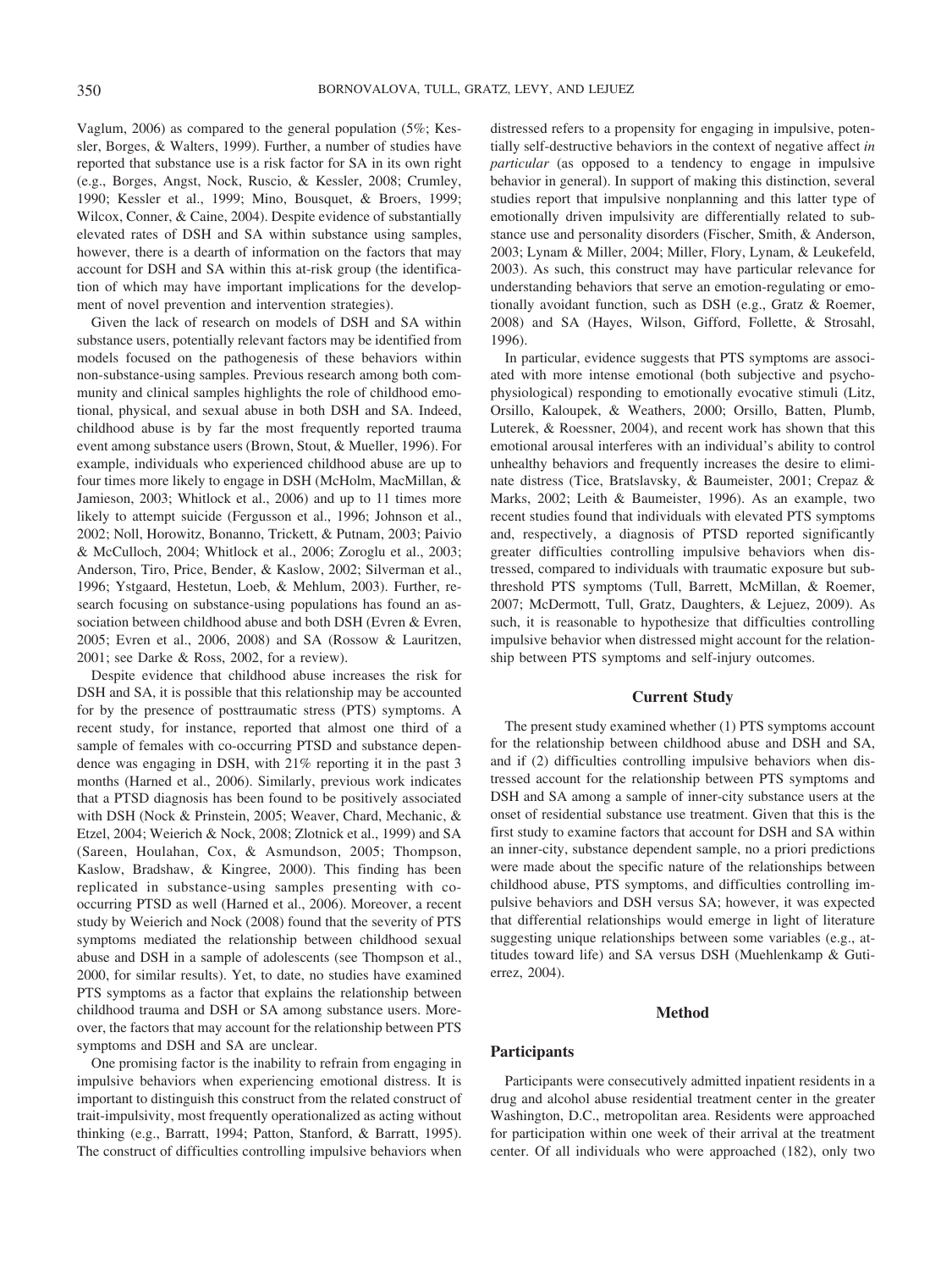refused to participate; the total number of participants was 180. Participants (72% male; 28% female) ranged in age from 19 to 61, with a mean age of  $43.05$  ( $SD = 9.86$ ). The majority of participants (91.4%) were African American. With regard to the highest education level achieved, 28.5% of participants did not complete high school, 39.2% had a high school degree or equivalent, and 32.3% had some college education or above. With regard to income, 55.6% of participants reported an income of \$10,000 or less per year. Regarding marital status, 68.6% of participants were single, 9.9% were living with a partner as if married, 14.0% were married but separated, and 7.6% were married. Data pertaining to the type and frequency of drug use (i.e., use of a particular drug over the last year and use of a particular drug during the heaviest period of use) are presented in Table 1. Inclusion criteria were as follows. Participants were required to (1) have been in residential treatment for at least three days, in order to limit the potential impact of current high and/or withdrawal symptoms on responses on the questionnaires; (2) be able to give informed, voluntary, written consent to participate; and (3) have no evidence of current psychosis, as evidenced by a structured screening instrument (SCID-I psychosis module, First, Spitzer, Gibbon, & Williams, 1996). Two individuals were excluded due to current psychosis.

Treatment at this center involves a mix of strategies adopted from Alcoholics Anonymous and Narcotics Anonymous, as well as group sessions focused on relapse prevention and functional analysis. Entry into the treatment center requires that individuals evidence abstinence from all drug use and complete a detoxification program if needed; thus, acute drug effects likely did not affect participants' scores on the testing battery. Further, the center requires complete abstinence from drugs and alcohol (including any form of pharmacological treatment, such as methadone), with the exception of caffeine and nicotine; regular drug testing is provided and any substance use is grounds for dismissal. Typical treatment lasts between 30 and 180 days and, aside from scheduled activities (e.g., group retreats, physician visits), residents are not permitted to leave the center grounds during treatment.

#### Table 1

*Percentage of Sample Acknowledging Any Use or Weekly Use Among Each Drug Type in the Past Year and During Heaviest Lifetime Use*

|                                       | Acknowledging<br>any use | Acknowledging<br>frequent use |
|---------------------------------------|--------------------------|-------------------------------|
| (A) Drug class, past year             |                          |                               |
| Alcohol                               | 85.6                     | 52.5                          |
| Marijuana                             | 67.4                     | 27.3                          |
| Crack/Cocaine                         | 83.3                     | 65.6                          |
| Opiates                               | 47.6                     | 32.1                          |
| <b>PCP</b>                            | 33.9                     | 8.1                           |
| (B) Drug class, heaviest lifetime use |                          |                               |
| Alcohol                               | 87.7                     | 57.8                          |
| Marijuana                             | 77.0                     | 47.1                          |
| Crack/Cocaine                         | 84.9                     | 67.2                          |
| Opiates                               | 47.3                     | 36.0                          |
| <b>PCP</b>                            | 46.7                     | 14.7                          |

#### **Measures**

**Demographics.** A brief demographics questionnaire was administered to obtain information on age, gender, race, education level, employment status, and marital status.

**Drug use questionnaire.** Past year and lifetime severity of alcohol and drug use was assessed through a self-report measure modeled after the Alcohol Use Disorders Identification Test (Saunders, Aasland, Babor, & De la Fuente, 1993). On this measure, participants rate the frequency with which they have used the following drug classes in the past year and during the heaviest period of use in their life: (a) alcohol, (b) marijuana, (c) crack/ cocaine, (d) heroin, and (e) PCP. Ratings were made using a Likert-type scale ( $0 =$  none to  $4 =$  more than 5 times per week). Responses for each time frame were summed to create two overall scores representing past year and heaviest lifetime substance use severity. Additionally, for the purpose of descriptive statistics, we present the percentage of participants reporting any use and frequent use (defined as 2 or more times per week) across time frames and drug categories (see Table 1). This measure has shown adequate reliability and predictive utility in past studies (e.g., Lejuez, Bornovalova, Reynolds, Daughters, & Curtin, 2007; Lejuez et al., 2004; Bornovalova, Ouimette, Crawford, & Levy, 2009).

**Childhood abuse.** To assess participants' experiences with childhood abuse, we administered the emotional, physical, and sexual abuse subscales of the Childhood Trauma Questionnaire-Short Form (CTQ-SF; Bernstein et al., 2003). The CTQ-SF is a 28-item measure that assesses childhood maltreatment experiences (i.e., "while you were growing up") using a 5-point scale ranging from 1 (*never true*) to 5 (*very often true*) across physical, sexual, and emotional abuse, and physical and emotional neglect.). Sample items include, "Someone tried to touch me in a sexual way, or tried to make me touch them," "People in my family hit me so hard that it left me with bruises or marks," and "People in my family called me things like 'stupid,' 'lazy,' or 'ugly.'" The CTQ-SF has good sensitivity (.78–.86) and satisfactory specificity (.61–.76) when self-reports are compared with trauma ratings from child welfare records and reports of family members and clinicians (Bernstein, Ahluvalia, Pogge, & Handelsman, 1997). Similarly, among a sample of adult substance abusers, the CTQ demonstrated good testretest reliability over a period of greater than one month ( $r = .86$ ,  $p \leq 0.01$ ; see Bernstein & Fink, 1998). In the present sample, internal consistency was good to excellent for emotional, physical, and sexual abuse (.85, .82, .95, respectively).

**Difficulties controlling impulsive behaviors when distressed.** To assess difficulties controlling impulsive behaviors when distressed, we administered the Difficulties in Emotion Regulation Scale (DERS; Gratz & Roemer, 2004). The DERS is a 36-item measure that assesses individuals' typical levels of emotion dysregulation across a number of domains, including difficulties controlling impulsive behaviors when distressed. This particular subscale is composed of six items. Participants are asked to indicate how often the items apply to themselves, with responses ranging from 1 (*almost never, 0 –10%*) to 5 (*almost always, 91–100%*). Example items include, "When I'm upset, I lose control over my behaviors," and "When I'm upset, I feel out of control." Higher scores are indicative of greater difficulties controlling impulsive behaviors when experiencing emotional distress. This subscale has been found to be associated with both DSH among men (Gratz &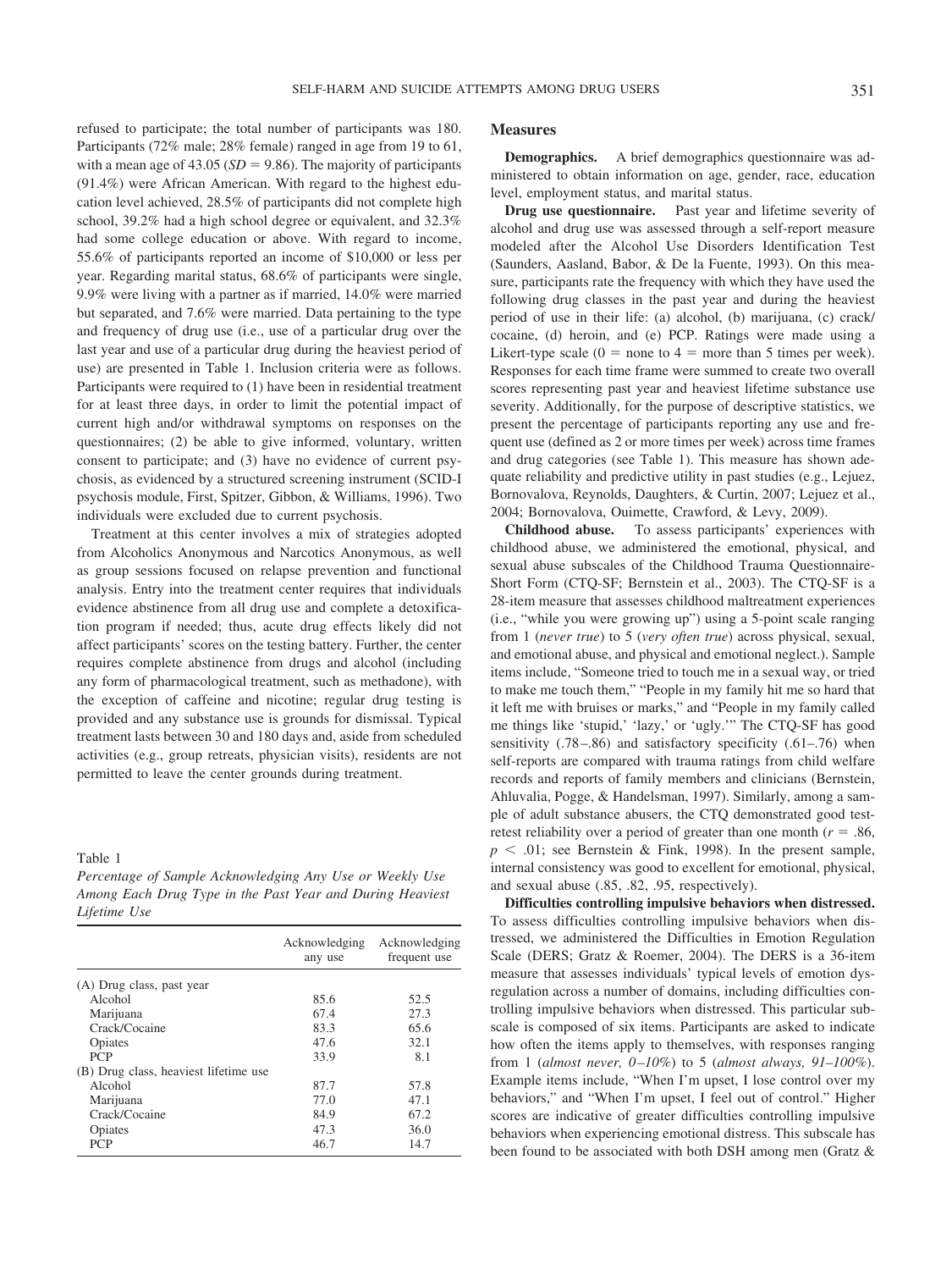Roemer, 2004) and PTSD symptom severity (McDermott et al., 2009; Tull et al., 2007) and is heightened among treatment-seeking substance dependent patients (Fox, Hong, & Sinha, 2008). Internal consistency within this sample was excellent ( $\alpha = .95$ ).

**Posttraumatic stress symptoms.** The Posttraumatic Stress Disorder Checklist, Civilian Version (PCL; Weathers, Litz, Herman, Huska, & Keane, 1993) is a 17-item self-report measure of the severity of intrusive, avoidance, and hyperarousal symptoms experienced in response to a stressful life event, as outlined by the Diagnostic and Statistical Manual of Mental Disorders, 4th Edition (*DSM–IV*), diagnostic criteria for PTSD. Using a 5-point Likert scale  $(1 = not at all, 5 = extremely)$ , participants rate the extent to which each symptom has bothered them in the past month. The PCL provides an overall score reflecting the severity of PTS symptoms in general, as well as separate scores representing the severity of each PTSD symptom cluster (i.e., reexperiencing, avoidance, emotional numbing, and hyperarousal). The validity of the PCL has been demonstrated in both military and civilian populations (Blanchard, Jones-Alexander, Buckley, & Forneris, 1996; Weathers et al., 1993). Further, the PCL has been found to be associated with other validated measures of PTSD (Ruggiero, Del Ben, Scotti, & Rabalais, 2003) and demonstrates a high level of agreement with the Clinician Administered PTSD Scale (Blake et al., 1990), a well-established and supported interview-based measure of PTSD (Grubaugh, Elhai, Cusack, Wells, & Frueh, 2007; Palmieri, Weathers, Difede, & King, 2007). The PCL also has been found to be temporally stable over a 3-day period (*r* .96). Internal consistency in the sample was excellent ( $\alpha = .95$ ).

Given evidence that PTSD is best represented as a dimensional construct (Broman-Fulks et al., 2006; Forbes, Haslam, Williams, & Creamer, 2005; Ruscio, Ruscio, & Keane, 2002), we utilized a continuous measure of PTS symptoms in the current study. However, to speak to the severity of PTS symptoms within this sample, we examined the percentage of individuals with a probable diagnosis of PTSD, as demonstrated by a PCL cutoff score of  $\geq 50$ (Weathers & Ford, 1996; Weathers et al., 1993). Using this cutoff, 27.4% of the participants  $(n = 49)$  met criteria for probable PTSD—a rate consistent with previous studies of substance users (Brady, Dansky, Back, Foa, & Carroll, 2001; Cottler, Compton, Mager, Spitznagel, & Janca, 1992; Najavits, Weiss, & Shaw, 1997; Najavits et al., 2003).

**DSH and SA.** To determine lifetime history of DSH and SA, we used items from the Self-Harm Inventory (SHI; Sansone, Wiederman, & Sansone, 1998). The SHI was designed to measure a variety of self-destructive behaviors, including DSH, selfdestructive thoughts, substance use, eating disorder behaviors, involvement in unhealthy relationships, and SA. Past studies have provided support for the reliability and validity of the SHI (Sansone et al., 1998; Sansone, Songer, & Gaither, 2001). From the larger set of items, we isolated the four items that are consistent with our conceptualization of DSH (i.e., the deliberate, direct destruction of body tissue without suicidal intent). Specifically, the items were, "Have you ever intentionally, or on purpose . . . 1) 'Burned yourself?' 2) 'Hit yourself?' 3) 'Banged your head on purpose?' and 4) 'Scratched yourself on purpose?'" Participants responded to each question with a "yes" or "no." Consistent with previous findings focused on DSH, participants were classified according to whether or not they reported a history of any type of DSH. Reliability of our DSH composite item (yes vs. no) was adequate ( $\alpha = .70$ ). We also isolated the single item of the SHI addressing SA ("Have you ever attempted suicide?"). As above, a dichotomous variable was created, grouping individuals into suicide attempters and suicide nonattempters. This approach to examining DSH and SA is common practice in the extant literature, and previous studies utilizing this approach have demonstrated reliable and significant differences between individuals who are classified into groups of lifetime DSH (or SA) and no lifetime DSH or SA (Anderson et al., 2002; Andover, Pepper, Ryabchenko, Orrico, & Gibb, 2005; Evren & Evren, 2005; Evren et al., 2006; Heath, Toste, Nedecheva, & Charlebois, 2008; Kaslow et al., 2000; Muehlenkamp & Gutierrez, 2004; Ross & Heath, 2002). In further support of our choice to examine lifetime DSH/SA versus no history of DSH/SA, a recent study (Gratz & Tull, in press) found, within a sample of substance users, no differences on emotion dysregulation as a function of whether DSH was classified as recent (vs. no history) or lifetime (vs. no history).

## **Procedure**

All procedures were approved by the University of Maryland Institutional Review Board. As described previously, residents were approached for participation within one week of their arrival at the treatment center. Participants were informed verbally and in writing about the nature of the study and any potential risks. All participants were required to provide written informed consent prior to participating. Following this, all participants completed a self-report questionnaire packet including the measures described herein. Measures were randomly sequenced across participants to limit the influence of order effects. All self-report instruments were completed in one classroom that was staffed by the experimenter (MAB) and a research assistant; however, because of the sensitive nature of some of the questionnaires, measures were taken to ensure the anonymity of participant responding. Specifically, participants were seated at individual tables, and all measures were identified with a number only. Participants were actively encouraged to seek assistance regarding questions that were unclear. At least one male and one female researcher were available at each session to provide participants with a same-sex individual for queries regarding the questionnaires.

# **Results**

#### **Analysis Plan**

Given that several participants had partial missing data on the analysis variables, full-information maximum likelihood solutions (Enders, 2001) to the models were obtained in Mplus (Muthén  $\&$ Muthén, 1998-2006) to capitalize on all the information in the available data. The models were estimated for both outcomes (i.e., DSH and SA) simultaneously. Simultaneous calibration allows for modeling and testing the possible dependence between SA and DSH, and facilitates the testing of the specified relationships.

### **Variable Transformations**

Descriptive analyses suggested that natural-log transformations of the childhood abuse (CTQ), PTS, and difficulties controlling impulsive behaviors when distressed (IMP) variables resulted in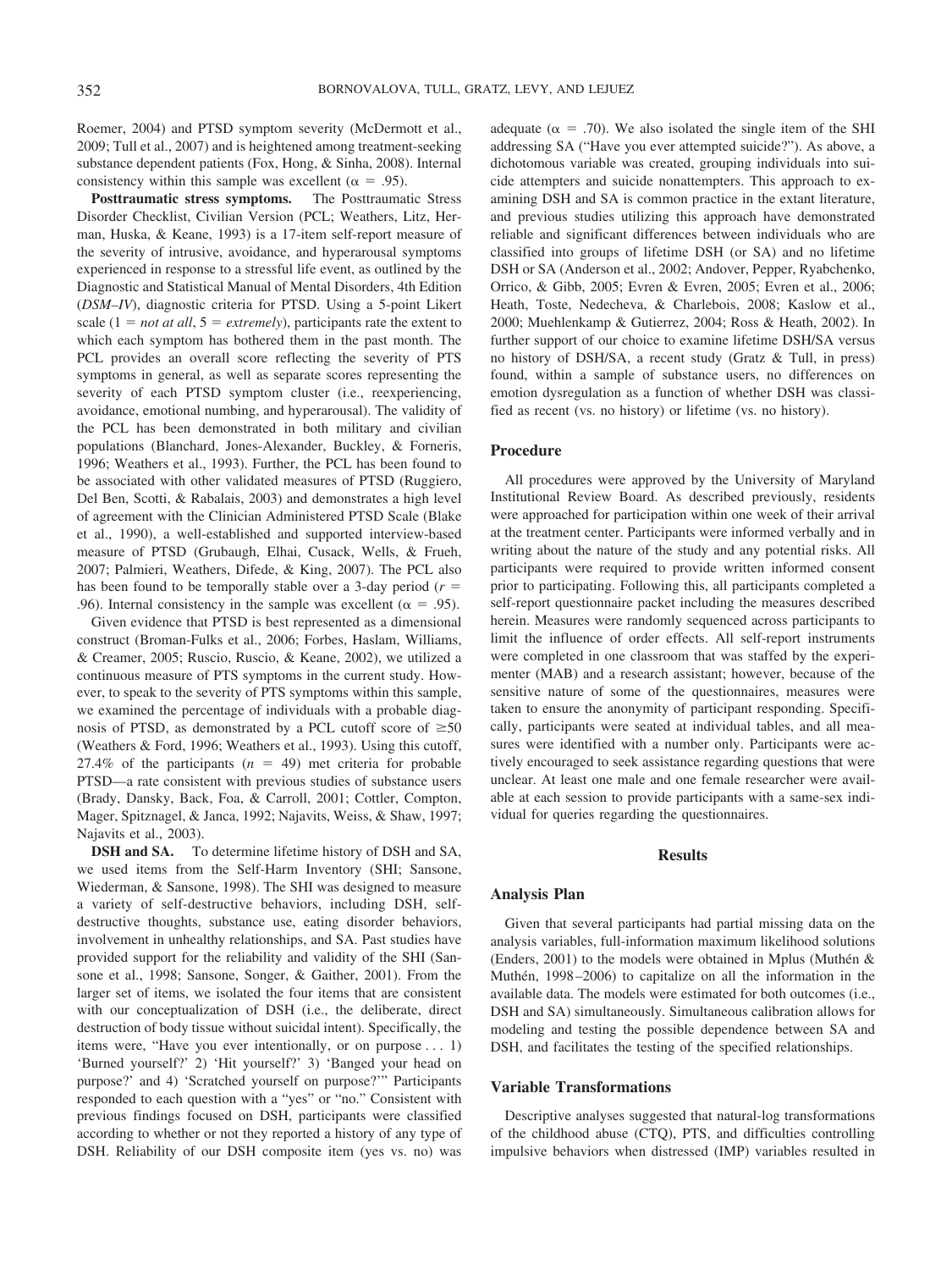distributions more closely approximating normality. Table 2 contains descriptive statistics for the untransformed and transformed versions of the CTQ, PTS, and IMP variables (where the LN denotes the natural log). Table 2 also contains descriptive statistics for potential covariates. The log-transformed variables were used in the analyses. To make the following section more readable, log-transformed CTQ-SA is referred to below as sexual abuse; log-transformed CTQ-EA as emotional abuse; log-transformed CTQ-PA as physical abuse; log-transformed PCL-C as PTS symptoms; and log-transformed IMP as IMP.

## **Identification of Covariates**

With regard to the identification of potential covariates (i.e., variables that demonstrate a significant relationship with the dependent variable; Tabachnick & Fidell, 1996), age was found to be related to DSH ( $\beta$  = -0.06, *p* = .01) but not SA ( $\beta$  = 0.002, *p* > .10). Conversely, frequency of drug use in the last year was related to SA ( $\beta$  = -0.09,  $p < .01$ ). Frequency of drug use during the heaviest period of drug use, gender, income level, education status, and marital status all failed to demonstrate a significant relationship with the outcomes (all  $ps > .10$ ). Lastly, the odds ratio for SA and DSH (i.e., the interrelationship between the two) was estimated to be 3.39 ( $p < .05$ ). As such, we controlled for past-year drug use in the modeling of SA and AGE in the modeling of DSH. Moreover, we formally modeled the relationship between SA and DSH.

# **Bivariate Relationships Between Childhood Abuse, PTS Symptoms, Impulsivity, and DSH/SA**

Consistent with previous studies of urban, minority drug-using samples (e.g., Borrill et al., 2003), 15.7% of participants reported a history of DSH and 36.7% reported a history of SA. To assess the presence of marginal relationships with the outcomes, each predictor and covariate was used in bivariate regression models for

Table 2 *Descriptive Statistics for Potential Covariates and Independent Variables*

| Variable                                     | M     | SD    | N   |
|----------------------------------------------|-------|-------|-----|
| Emotional abuse                              | 1.84  | 1.00  | 180 |
| Physical abuse                               | 1.75  | 0.90  | 180 |
| Sexual abuse                                 | 1.63  | 1.16  | 179 |
| PTS symptoms                                 | 38.62 | 16.80 | 179 |
| Difficulties controlling impulsive behaviors |       |       |     |
| when distressed                              | 13.87 | 5.52  | 179 |
| Emotional abuse (LN)                         | 0.49  | 0.47  | 180 |
| Physical abuse (LN)                          | 0.46  | 0.44  | 180 |
| Sexual abuse (LN)                            | 0.31  | 0.53  | 179 |
| PTS symptoms (LN)                            | 3.56  | 0.45  | 179 |
| Difficulties controlling impulsive behaviors |       |       |     |
| when distressed (LN)                         | 2.55  | 0.39  | 179 |
| Age                                          | 42.80 | 9.62  | 180 |
| Drug use frequency, last year                | 9.42  | 4.76  | 170 |
| Drug use frequency, heaviest lifetime use    | 7.83  | 4.11  | 167 |
| Income                                       | 2.07  | 2.56  | 168 |

*Note.* Demographic and drug use variables were examined as potential covariates;  $LN =$  natural log transformation of the variable;  $SA =$  suicide attempts;  $DSH = Deliberate self-harm$ .

both SA and DSH. These results indicate that emotional abuse was significantly related to SA ( $\beta = 1.12$ ,  $p < .001$ ) but not DSH ( $\beta$  $= 0.75, p > .05$ ), and that physical abuse ( $\beta = 1.21, p < .001$  for SA and  $\beta = 0.88$ ,  $p < .05$  for DSH) and sexual abuse ( $\beta = 1.47$ ,  $p \leq 0.0001$  for *SA* and  $\beta = 1.45$ ,  $p \leq 0.0001$  for DSH) were each significantly related to both outcomes. Similarly, PTS symptoms (  $\beta = 1.75, p < .0001$  for SA and  $\beta = 1.97, p < .001$  for DSH) and IMP (β = 1.16, *p* < .01 for SA and β = 1.30, *p* < .05 for DSH) were each related to both outcomes.

#### **Primary Analyses**

As a first step in investigating the potential relationships of interest, the outcomes were regressed on emotional abuse, physical abuse, and sexual abuse. In this and all subsequent analyses, the effects of past-year drug use and age on SA and DSH were controlled by entering them as predictors. To model the dependence between the outcomes, SA and DSH were specified to reflect a latent factor (in addition to their dependence on the predictors and the covariates), where the variance of the factor and the dependence of SA on the factor were fixed at values of one to identify the model.

**Are all types of childhood abuse equally related to DSH and SA?** The unique effect of sexual abuse on SA was significant  $(\beta = 1.47, p < .001)$ , while the unique effects of emotional abuse ( $\beta = 0.18$ ,  $p > .10$ ) and physical abuse ( $\beta = 0.63$ ,  $p >$ .10) were not. Similar results were found for the prediction of DSH. The effect of sexual abuse was significant ( $\beta = 1.89$ ,  $p <$ .05), while the effects of emotional abuse ( $\beta = -1.25$ ,  $p > .10$ ) and physical abuse ( $\beta$  = 1.08,  $p > 0.10$ ) were not. The path from the latent factor to DSH was estimated to be 1.00 ( $p = .080$ ).

Accordingly, emotional abuse and physical abuse were removed from consideration for the remainder of the analyses. The model was reestimated with just sexual abuse as the predictor. The effects for sexual abuse ( $\beta = 1.76$ ,  $p < .0001$  for predicting SA and  $\beta =$ 1.65,  $p < 0.01$  for predicting DSH). The path from the latent factor to DSH was again estimated to be 1.00 ( $p = .10$ ).

**Are PTS symptoms related to DSH/SA above and beyond the effects of sexual abuse?** To assess the possible effect of PTS symptom severity, PTS symptoms were introduced as a predictor of the outcomes. PTS symptoms were related to sexual abuse ( $\hat{\rho} = 0.34$ ,  $p < .0001$ ), and both outcomes were related to PTS symptoms ( $\beta = 1.52, p < .01$  for SA and  $\beta = 1.79, p < .01$ for DSH). There remained effects from sexual abuse to the outcomes ( $\beta = 1.33, p < .001$  for SA and  $\beta = 1.07, p < .05$  for DSH). The path from the latent factor to DSH was estimated to be  $0.74$  ( $p > .10$ ).

**Do difficulties controlling impulsive behavior when distressed (IMP) relate to DSH/SA above and beyond the effects of sexual abuse and PTS symptoms?** The relationship between PTS symptoms with sexual abuse remained essentially as before (  $\hat{\rho}$  = 0.34,  $p$  < .0001). The effects of sexual abuse and PTS symptoms on SA ( $\beta = 1.29$ ,  $p < .001$  and  $\beta = 1.39$ ,  $p < .01$ , respectively) were close to those as in the previous analysis. Likewise, the effects of sexual abuse and PTS symptoms on DSH  $(\hat{\rho} = 1.05, p < .05$  and  $\beta = 1.82, p < .05$ , respectively) were close to those as in the previous analysis. The newly introduced predictor, IMP, was related to both sexual abuse ( $\hat{\rho} = 0.02, p < .0001$ ) and PTS symptoms ( $\hat{\rho} = 0.03$ ,  $p < .0001$ ). However, the effect of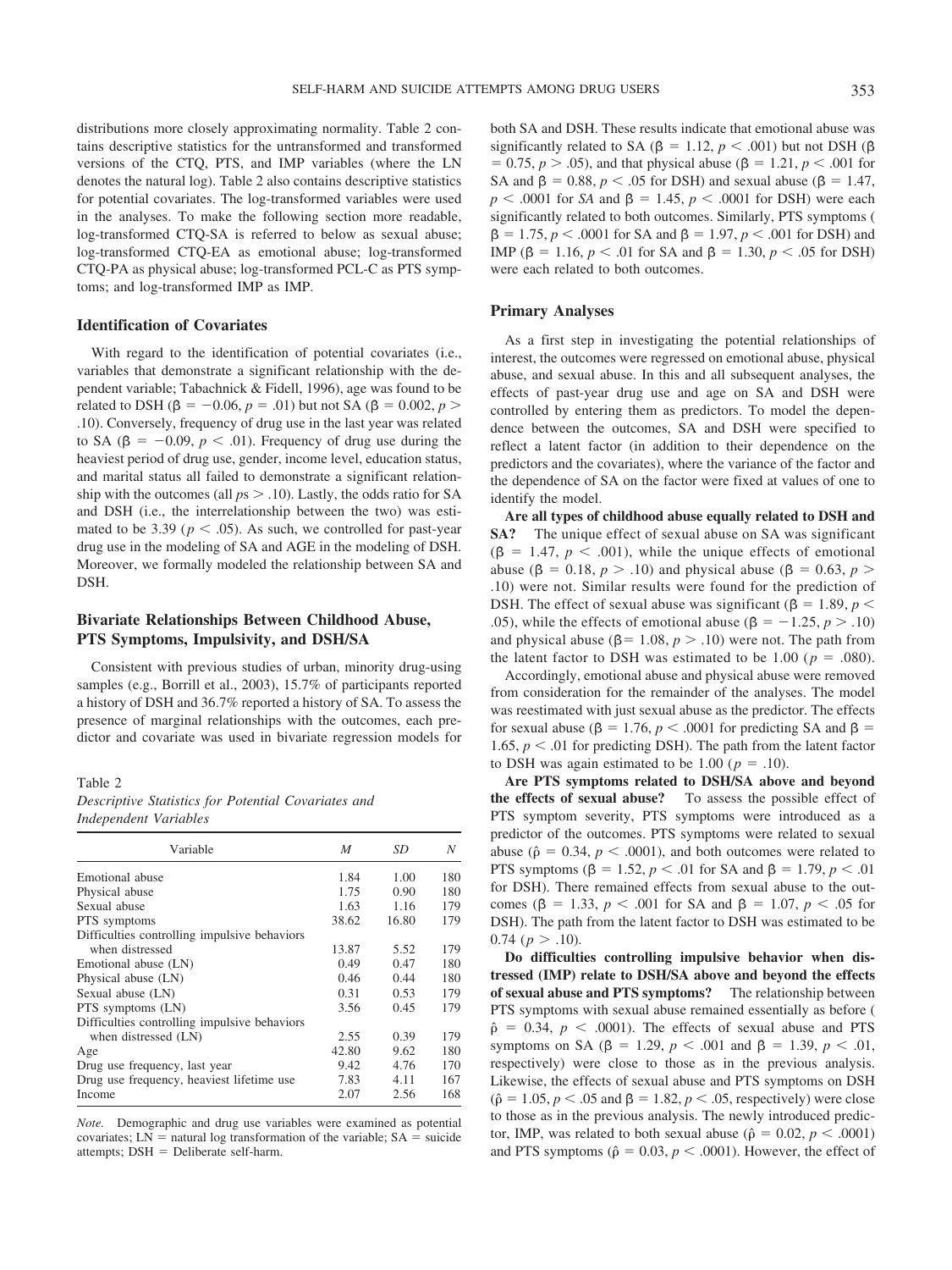IMP on SA was minimal ( $\beta = 0.37, p > 0.10$ ). Similarly, the effect of IMP on DSH was negligible ( $\beta = -0.11$ ,  $p > .10$ ). Thus, although IMP is related to both sexual abuse and PTS symptoms, it is not related to either outcome. This implies that the effects of sexual abuse and PTS symptoms on the outcomes are not mediated by IMP. Lastly, the estimate of the path from the factor to DSH was 0.66 ( $p > 0.10$ ). Thus, the final model (see Figure 1) is that in which, controlling for past year drug use and age, there are effects of sexual abuse and PTS symptoms on SA and DSH.<sup>1,2</sup>

**Predictive utility of current model.** The estimated odds ratio for the effect of sexual abuse on SA is 3.07, with 95% CIs [1.61, 5.85]. The estimated odds ratio for the effect of sexual abuse on DSH is 2.71, with a 95% CIs [1.33, 5.52]. The estimated odds ratio for the effect of PTS symptoms on SA is 3.59, with 95% CIs [1.65, 7.83]. The estimated odds ratio for the effect of PTS symptoms on DSH is 5.57, with 95% CIs [1.68, 18.49]. To evaluate the effectiveness of the model, predicted values for SA for the participants who had data on all the predictors and SA were calculated and compared to the actual values. The model correctly predicts 95 of the 108 participants (88%) who did not attempt suicide and 28 of the 60 participants (47%) who did attempt suicide. A similar analysis was conducted to predict DSH. The model correctly predicts 144 of the 148 participants (97%) who did not engage in DSH and 6 of the 28 participants (21%) who did.

# **Discussion**

The current study examined a model of risk for DSH and SA in a sample of inner-city substance users. Specifically, we examined whether PTS symptoms account for the relationship between childhood trauma and DSH or SA, and further, if difficulties controlling impulsive behaviors when distressed account for the relationship between PTS symptoms and DSH and SA. We found that, although levels of physical and sexual abuse were related to both DSH and SA, only sexual abuse was uniquely associated with these behaviors. The primacy of sexual abuse in the prediction of DSH and SA is consistent with findings from past studies (e.g., Boudewyn & Liem, 1995; Brown, Cohen, Johnson, & Smailes,



*Figure 1.* The final path model with estimates and standard errors in parentheses (unique variances not shown).  $\degree p < .01$ .

1999; Gratz, Conrad, & Roemer, 2002; Zlotnick et al., 1996). In addition, results indicated that although PTS symptoms were positively associated with greater risk for SA, they had a particularly strong relationship with DSH, increasing the odds of engaging in DSH by a factor of greater than 5. Finally, results indicated a significant relationship between difficulties controlling impulsive behaviors when distressed and both DSH and SA, consistent with past findings of an association between this aspect of emotion dysregulation and DSH among male undergraduate students (Gratz & Roemer, 2004).

In examining the more complex interrelationships between variables, the results partially supported the proposed model. Specifically, the results indicated that the effects of childhood sexual abuse on DSH and SA were partially explained by the severity of PTS symptoms, consistent with previous findings demonstrating the explanatory role of PTS symptoms in the relationship between childhood abuse and these behaviors (Thompson et al., 2000; Weierich & Nock, 2008). However, despite findings that difficulties controlling impulsive behaviors when distressed was positively associated with both DSH and SA at a univariate level (as well as being positively associated with both sexual abuse and PTS symptoms), this particular factor failed to account for the relationship between PTS symptoms and DSH or SA, as proposed.

Finally, it is worth noting that the model predicting SA reliably classified a greater percentage of participants than the model predicting DSH (45% vs. 25%). These results suggest that although DSH and SA may share some of the same underlying mechanisms (e.g., experiential avoidance; Chapman, Gratz, & Brown, 2006; Hayes et al., 1996), they are also distinct behaviors that may have different precursors and functions. This analysis is consistent with previous reports. For example, in a sample of women diagnosed with borderline personality disorder, Brown, Comtois, and Linehan (2002) found different self-reported reasons for engaging in DSH or attempting suicide (with making others better off emerging as one of the primary reasons for SA, and expressing anger, punishing oneself, and distracting oneself most often endorsed as the reasons for DSH). Given this, a focus on the

<sup>&</sup>lt;sup>1</sup> Following with the work of Weierich and Nock (2008), who examined particular PTSD symptom clusters (reexperiencing and avoidance) separately as potential mediators between childhood trauma and deliberate self-harm, we examined the symptom clusters of Intrusions, Avoidance, Numbing, and Hyperarousal as potential mediators as well as the PCL total score. The use of symptom clusters (rather then the total score) did not change the results of the mediational models (with or without the presence of LN-IMP).

 $2$  As noted throughout the results, the path estimate from the "outcomes" factor to DSH was consistently small and nonsignificant, suggesting that the association between DSH and SA is negligible (at least when accounting for other correlated influences). Thus, we fit a model without a latent factor. This model is nested within the previously presented model that includes the latent factor. The Satorra-Bentler corrected  $\chi^2$  difference statistic was not significant ( $p > .10$ ), suggesting that the model with the latent factor does not statistically significantly improve the fit. In addition, the AIC, BIC, and sample-size adjusted BIC values were all lower than their counterparts based on the model with the latent factor. Thus, the association between SA and DSH is accounted for by their dependence on sexual abuse, PTS symptoms, past year drug use, and age. As such, the final model removed the latent "outcome" factor and separated DSH and SA into two separate outcomes.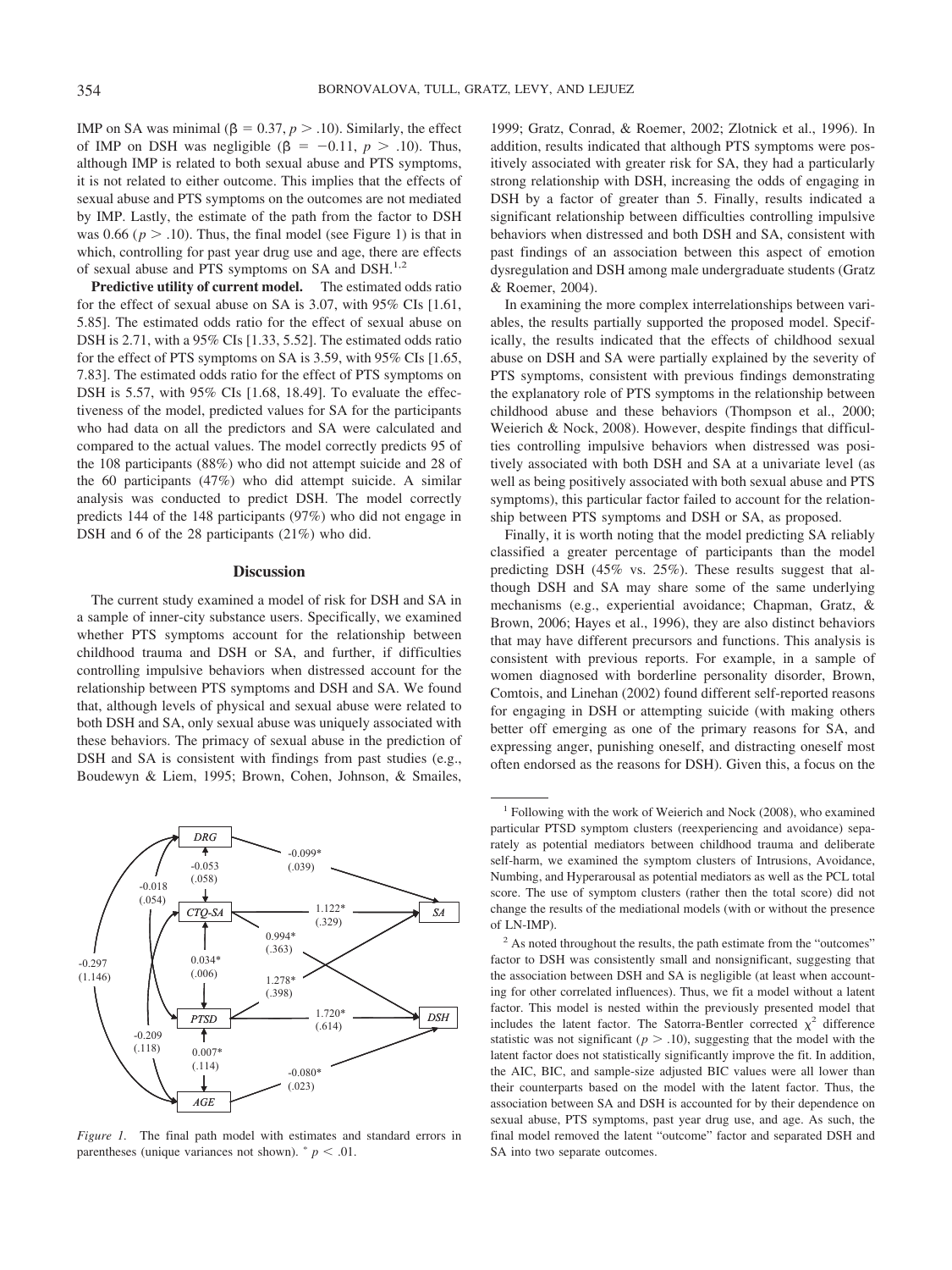potential *functions* of these behaviors may have clarified the specific pathways through which childhood sexual abuse differentially explains DSH versus SA.

Although these findings are promising, they must be considered in light of the study's limitations. First and foremost, data were cross-sectional and correlational in nature. Therefore, it is impossible to determine the exact nature of the relationships between the variables of interest. For instance, it is not clear whether DSH and SA followed childhood abuse or occurred prior to the experience of childhood sexual abuse. Theoretical and empirical literature generally demonstrates that childhood abuse typically precedes PTS symptoms and PTS symptoms generally precede DSH and SA (Noll et al., 2003; Fontana & Rosenheck, 1995; Linehan, 1993; Silverman et al., 1996; van der Kolk, McFarlane, & Weisaeth, 1996; Ullman & Brecklin, 2002). However, in lieu of a longitudinal study, any temporal conclusions are preliminary.

There were also limitations associated with our measure of PTS symptoms. Specifically, our measure of PTS symptoms did not assess for a *DSM–IV* PTSD Criterion A event. As such, it is not possible to determine the extent to which participants' PTS symptoms were directly the result of their reported childhood abuse, and it is possible that participants experienced, or were exposed to, other traumatic events that contributed to the development of PTS symptoms. Indeed, inner-city residents are generally highly exposed to other traumas even though physical and sexual abuse may be most associated with PTS symptoms (e.g., Brown et al., 1996). Yet even in the context of another or multiple Criterion A traumatic events, a history of childhood abuse may still contribute to the experience of PTS symptoms. Moreover, despite limited information on participants' Criterion A event, the current model is still clinically useful, suggesting the need to assess (and treat) symptoms of PTS symptoms and associated distress regardless of the source of these symptoms.

It is also important to note the limitations associated with of our measure of DSH and SA. For instance, the SHI does not assess specific characteristics of participants' DSH and SA (e.g., frequency, method, time since last episode), nor does it specifically assess for suicidal intent for the four items used to assess DSH. Despite these limitations, however, the current study specifically selected DSH behaviors that are unlikely to be accompanied by any suicidal intent (i.e., burning, scratching, or hitting self; banging head against wall), thus limiting any potential overlap with SA. Moreover, the DSH measure may lack other behaviors that would be classified as DSH (e.g., scratching oneself). Although restricting our assessment of DSH to these behaviors increases the likelihood that our measure of DSH is distinct from suicidal behaviors, it does not provide us with the full range of behaviors that individuals may use to harm themselves.

Further, the current study did not measure some of the variables that might indeed be differentially associated with DSH and SA, including hopelessness (Beck, Steer, Beck, & Newman, 1993; Beck, Steer, & Brown, 1993; Beck, Weissman, & Kovacs, 1976), past and present mood disorders (Brent et al., 2002), and family history of suicide attempts (Brent et al., 2002; Joiner et al., 2005). A related limitation is the failure to examine other co-occurring disorders in this sample (e.g., panic disorder) that might have co-occurred with PTSD symptoms and influenced the results. Future studies should examine factors that may be differentially relevant for DSH and SA among individuals exposed to past traumatic events. Additionally, the fact that our participants were almost exclusively African American limited our ability to test the potentially moderating role of race in our analyses. This fact could also have influenced the low rate of DSH (relative to SA) in this population. In general, work on self-harm and suicide suggests that the former have higher rates than the latter; in the current sample, we found the exact opposite. For instance, in a sample of substance-using African American women, the rate of DSH was quite comparable to our sample (around 22%), and the rate of DSH was equal to or smaller than SA (Borrill et al., 2003). This flipped effect is also true for nonsubstance using African American samples (Muehlenkamp & Gutierrez, 2004). The reasons for the flipped effect are unclear but imply a need for future work on the topic. Another potential concern is the lack of variability in the level of care participants were receiving. Indeed, all of our participants were inpatients in a residential drug treatment facility. As such, it is possible that a less psychiatrically impaired outpatient sample may show a different pattern of results.

Finally, although it is a definite strength of this study that our sample was primarily composed of men (and thus provides important information on potential pathways through which childhood abuse may contribute to DSH and SA among male substance users), the small proportion of women in our sample did not allow us to conduct analyses for each gender separately. Consequently, although we were able to control for the effect of gender in our analyses, it would be important for future studies to examine if different individual factors are more or less relevant for DSH and SA as a function of gender (see, for example, Gratz & Chapman, 2007; Gratz & Roemer, 2008).

Despite these limitations, findings from the present study have a number of important clinical and research implications. First, this study adds to the relatively small body of literature on DSH and SA among inner-city, predominantly African American substance users in residential substance use treatment, and suggests the importance of continuing to examine these behaviors within this population. The rates of both DSH (15.7%) and SA (36.7%) reported within this sample are relatively high and consistent with past studies of at-risk populations for DSH and SA. In addition, it is clinically meaningful that most predictors (i.e., childhood trauma, difficulties controlling impulsive behavior when distressed, and PTS) demonstrated a unique relationship with both DSH and SA, especially given that the current sample (a) is at high risk for both abuse and abuse-related psychopathology (e.g., Bornovalova, Gratz, Delany-Brumsey, Paulson, & Lejuez, 2006; Gil-Rivas, Fiorentine, Anglin, & Taylor, 1997); (b) is likely to exhibit underlying temperamental vulnerabilities for psychopathology (Krueger et al., 2002; Lejuez et al., 2004); and (c) may exhibit a variety of difficulties associated with a history of severe substance abuse (see Mowbray, Collins, Plum, Masterton, & Mulder, 1997; Zilberman, Cao, & Jacobsen, 2003).

Further, the finding that PTS symptoms were found to be significantly associated with DSH and SA above and beyond childhood abuse suggests the benefit of incorporating wellestablished treatments for co-occurring PTSD and substance misuse—such as Seeking Safety and/or Seeking Safety plus Exposure Therapy (Najavits et al., 1998; Najavits, 2004; Najavits, Schmitz, Gotthardt, & Weiss, 2005)—within residential substance use treatment centers. Individuals receiving this treatment have shown a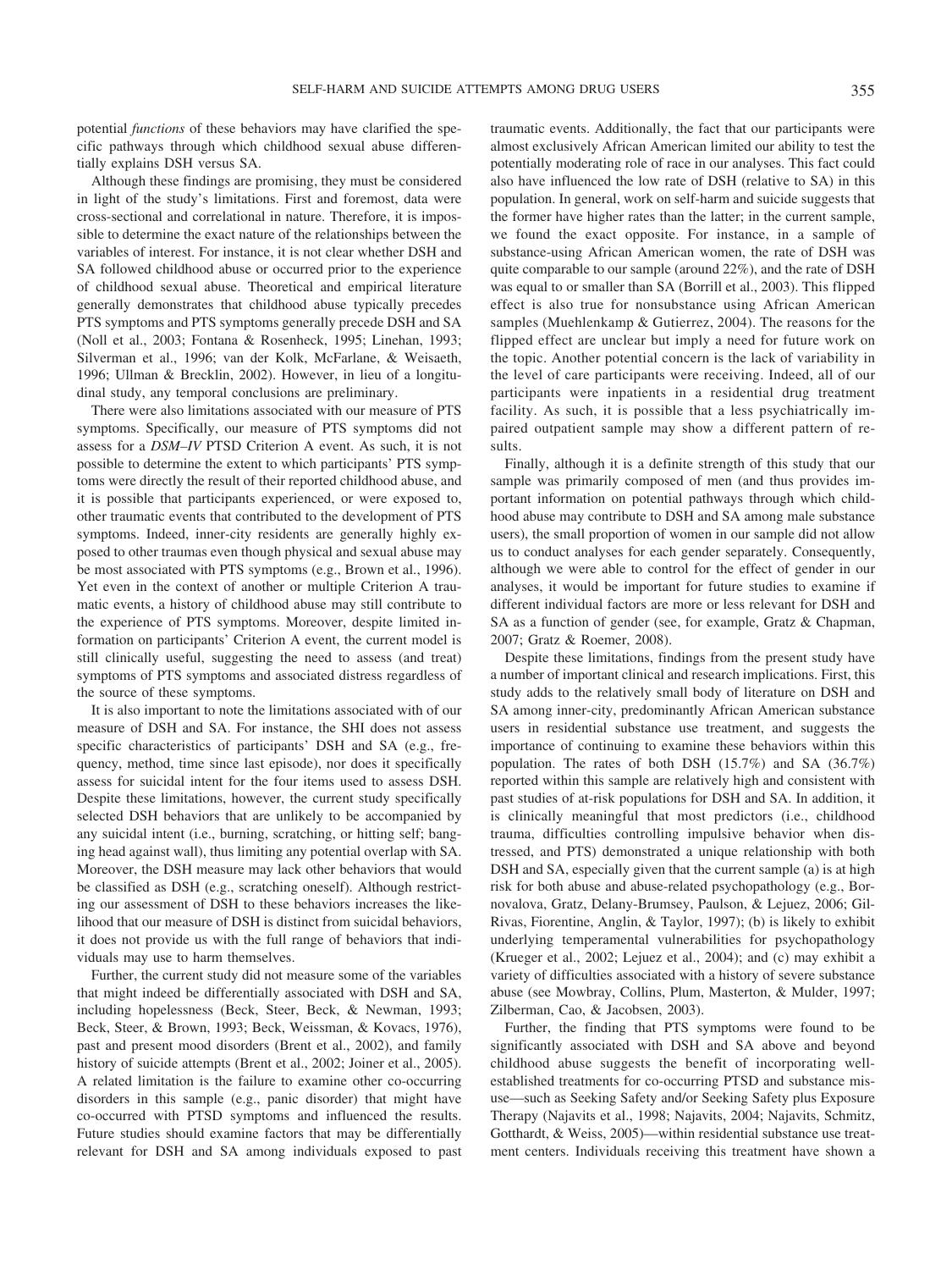reduction in suicidality and DSH among men and women with comorbid substance use and PTSD (Najavits, Weiss, Shaw, & Muenz, 1998; Najavits et al., 2005). Further research is needed on examining the utility of Seeking Safety on reducing SA and DSH within substance users at risk for such outcomes, as well as determining the specific mechanisms through which such interventions operate.

#### **References**

- Anderson, P. L., Tiro, J. A., Price, A. W., Bender, M. A., & Kaslow, N. J. (2002). Additive impact of childhood emotional, physical, and sexual abuse on suicide attempts among low-income African American women. *Suicide and Life-Threatening Behavior, 32,* 131–138.
- Andover, M. S., Pepper, C. M., Ryabchenko, K. A., Orrico, E. G., & Gibb, B. E. (2005). Self-mutilation and symptoms of depression, anxiety, and borderline personality disorder. *Suicide and Life Threatening Behavior, 35,* 581–591.
- Barratt, E. S. (1994). Impulsiveness and aggression. In J. Monahan and H. J. Steadman (Eds.), *Violence and mental disorder: Developments in risk assessment* (pp. 61–79). Chicago, IL: University of Chicago Press.
- Beautrais, A. L., Joyce, P. R., & Mulder, R. T. (1994). The Canterbury Suicide Project: Aims, overview and progress. *Community Mental Health in New Zealand, 8,* 32–39.
- Beck, A. T., Steer, R. A., Beck, J. S., & Newman, C. F. (1993). Hopelessness, depression, suicidal ideation, and clinical diagnosis of depression. *Suicide and Life-Threatening Behavior, 23,* 139 –145.
- Beck, A. T., Steer, R. A., & Brown, G. (1993). Dysfunctional attitudes and suicidal ideation in psychiatric outpatients. *Suicide and Life-Threatening Behavior, 23,* 11–20.
- Beck, A. T., Weissman, A., & Kovacs, M. (1976). Alcoholism, hopelessness and suicidal-behavior. *Journal of Studies on Alcohol, 37,* 66 –77.
- Bernstein, D. P., Ahluvalia, T., Pogge, D., & Handelsman, L. (1997). Validity of the Childhood Trauma Questionnaire in an adolescent psychiatric population. *Journal of the American Academy of Child & Adolescent Psychiatry, 36,* 340 –348.
- Bernstein, D. P., & Fink, L. (1998). *Childhood Trauma Questionnaire: A retrospective self-report manual*. San Antonio, TX: The Psychological Corporation.
- Bernstein, D. P., Stein, J. A., Newcomb, M. D., Walker, E., Pogge, D., Ahluvalia, T., . . . Zule, W. (2003). Development and validation of a brief screening version of the Childhood Trauma Questionnaire. *Child Abuse & Neglect, 27,* 169 –190.
- Blake, D. D., Weathers, F. W., Nagy, L. M., Kaloupek, D. G., Klauminzer, G., Charney, D. S., & Keane, T. M. (1990). A clinician rating scale for assessing current and lifetime PTSD: The CAPS-1. *Behavior Therapist, 13,* 187–188.
- Blanchard, E. B., Jones-Alexander, J., Buckley, T. C., & Forneris, C. A. (1996). Psychometric properties of the PTSD Checklist (PCL). *Behaviour Research and Therapy, 34, 669-673.*
- Borges, G., Angst, J., Nock, M. K., Ruscio, A. M., & Kessler, R. C. (2008). Risk factors for the incidence and persistence of suicide-related outcomes: A 10-year follow-up study using the National Comorbidity Surveys. *Journal of Affective Disorders, 105,* 25–33.
- Bornovalova, M. A., Gratz, K. L., Delany-Brumsey, A., Paulson, A. M., & Lejuez, C. W. (2006). Temperamental and environmental risk factors for borderline personality disorder among inner-city substance users in residential treatment. *Journal of Personality Disorders, 20,* 218 –231.
- Bornovalova, M. A., Ouimette, P., Crawford, A. V., & Levy, R. (2009). Testing gender effects on the mechanisms explaining the association between post-traumatic stress symptoms and substance use frequency. *Addictive Behaviors, 34,* 685– 692.
- Borrill, J., Burnett, R., Atkins, R., Miller, S., Briggs, D., Weaver, T., & Maden, A. (2003). Patterns of self-harm and attempted suicide among

white and black/mixed race female prisoners. *Criminal Behaviour and Mental Health, 13,* 229 –240.

- Boudewyn, A. C., & Liem, J. H. (1995). Childhood sexual abuse as a precursor to depression and self-destructive behavior in adulthood. *Journal of Traumatic Stress, 8,* 445– 459.
- Brady, K. T., Dansky, B. S., Back, S. E., Foa, E. B., & Carroll, K. M. (2001). Exposure therapy in the treatment of PTSD among cocainedependent individuals. *Journal of Substance Abuse and Treatment, 21,* 47–54.
- Brent, D. A., Oquendo, M., Birmaher, B., Greenhill, L., Kolko, D., Stanley, B., . . . Mann, J. J. (2002). Familial pathways to early-onset suicide attempt: Risk for suicidal behavior in offspring of mood-disordered suicide attempters. *Archives of General Psychiatry, 59, 801-807*.
- Broman-Fulks, J. J. Ruggiero, K. J. Green, B. A. Kilpatrick, D. G. Danielson, C. K. Resnick, H. S., & Saunders, B. E. (2006). Taxometric investigation of PTSD: Data from two nationally representative samples. *Behavior Therapy, 37,* 364 –380.
- Brown, J., Cohen, P., Johnson, J. G., & Smailes, E. M. (1999). Childhood abuse and neglect: Specificity of effects on adolescent and young adult depression and suicidality. *Journal of the American Academy of Child and Adolescent Psychiatry, 38,* 1490 –1496.
- Brown, M. Z., Comtois, K. A., & Linehan, M. M. (2002). Reasons for suicide attempts and nonsuicidal self-injury in women with borderline personality disorder. *Journal of Abnormal Psychology, 111,* 198 –202.
- Brown, P. J., Stout, R. L., & Mueller, T. (1996). Post-traumatic stress disorder and substance abuse relapse among women: A pilot study. *Psychology of Addictive Behaviors, 10,* 124 –128.
- Chapman, A. L., Gratz, K. L., & Brown, M. Z. (2006). Solving the puzzle of deliberate self-harm: The experiential avoidance model. *Behaviour Research and Therapy, 44,* 371–394.
- Chase, K. A., O'Farrell, T. J., Murphy, C. M., Fals-Stewart, W., & Murphy, M. (2003). Factors associated with partner violence among female alcoholic patients and their male partners. *Journal of Studies on Alcohol, 64,* 137–149.
- Cloitre, M., Koenen, K. C., Cohen, L. R., & Han, H. (2002). Skills training in affective and interpersonal regulation followed by exposure: A phasebased treatment for PTSD related to childhood abuse. *Journal of Consulting and Clinical Psychology, 70,* 1067–1074.
- Cottler, L. B., Campbell, W., Krishna, V. A. S., Cunningham-Williams, R. M., & Ben Abdallah, A. (2005). Predictors of high rates of suicidal ideation among drug users. *Journal of Nervous and Mental Disease, 193,* 431– 437.
- Cottler, L. B., Compton, W. M., Mager, D., Spitznagel, E. L., & Janca, A. (1992). Posttraumatic stress disorder among substance users from the general population. American Journal of Psychiatry, 149, 664-670.
- Crepaz, N., & Marks, G. (2002). Towards an understanding of sexual risk behavior in people living with HIV: A review of social, psychological, and medical findings. *AIDS, 16,* 135–149.
- Crumley, F. E. (1990). Substance abuse and adolescent suicidal behavior. *Journal of the American Medical Association, 263,* 3051–3056.
- D'Amico, E. J., Edelen, M. O., Miles, J. N. V., & Morral, A. R. (2008). The longitudinal association between substance use and delinquency among high-risk youth. *Drug and Alcohol Dependence, 93,* 85–92.
- Darke, S., & Ross, J. (2002). Suicide among heroin users: Rates, risk factors and methods. *Addiction, 97,* 1383–1394.
- Dinwiddie, S. H., Reich, T., & Cloninger, C. R. (1992). Psychiatric comorbidity and suicidality among intravenous drug users. *Journal of Clinical Psychiatry, 53,* 364 –369.
- Enders, C. K. (2001). A primer on maximum likelihood algorithms for use with missing data. *Structural Equation Modeling: A Multidisciplinary Journal, 8,* 128 –141.
- Evren, C., & Evren, B. (2005). Self-mutilation in substance-dependent patients and relationship with childhood abuse and neglect, alexithymia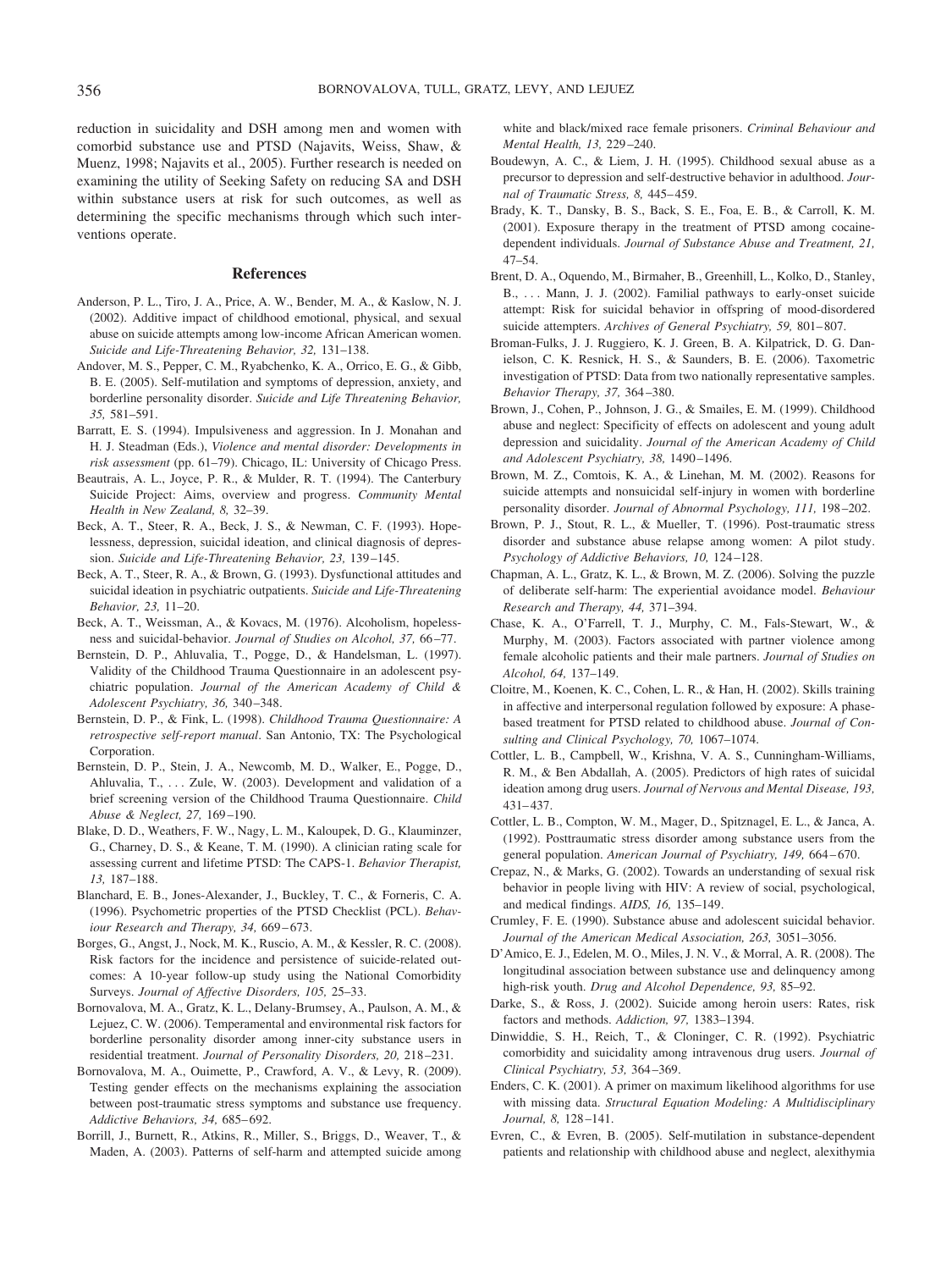and temperament and character dimensions of personality. *Drug and Alcohol Dependence, 80,* 15–22.

- Evren, C., Kural, S., & Cakmak, D. (2006). Clinical correlates of selfmutilation in Turkish male substance-dependent inpatients. *Psychopathology, 39,* 248 –254.
- Evren, C., Sar, V., Evren, B., & Dalbudak, E. (2008). Self-mutilation among male patients with alcohol dependency: The role of dissociation. *Comprehensive Psychiatry, 49,* 489 – 495.
- Favazza, A. R., DeRosear, L., & Conterio, K. (1989). Self-mutilation and eating disorders. *Suicide and Life-Threatening Behaviors, 19,* 352–361.
- Fergusson, D. M., Horwood, L. J., & Lynskey, M. T. (1996). Childhood sexual abuse and psychiatric disorder in young adulthood: II. Psychiatric outcomes of childhood sexual abuse. *Journal of the American Academy of Child & Adolescent Psychiatry, 35,* 1365–1374.
- First, M. B., Spitzer, R. L., Gibbon, M., & Williams, J. B. W. (1995). Structured clinical interview for *DSM–IV* axis I disorders—Patient ed. (SCID-I/P, Version 2.0). New York, NY: Biometrics Research Department, New York State Psychiatric Institute.
- Fischer, S. F., Smith, G. T., & Anderson, K. G. (2003). Expectancy influences the operation of personality on behavior. *Psychology of Addictive Behaviors, 17,* 108 –114.
- Fontana, A., & Rosenheck, R. (1995). An etiological model of attempted suicide among Vietnam theater veterans: Prospective generalization to a treatment-seeking sample. *Journal of Nervous and Mental Disease, 183,* 377–383.
- Forbes, D., Haslam, N., Williams, B. J., & Creamer, M. (2005). Testing the latent structure of posttraumatic stress disorder: A taxometric study of combat veterans. *Journal of Traumatic Stress, 18, 647-656*.
- Fox, H. C., Hong, K. A., & Sinha, R. (2008). Difficulties in emotion regulation and impulse control in recently abstinent alcoholics compared with social drinkers. *Addictive Behaviors, 33,* 388 –394.
- Friedman, A. S. (1998). Substance use/abuse as a predictor to illegal and violent behavior: A review of the relevant literature. *Aggression and Violent Behavior, 3,* 339 –355.
- Gil-Rivas, V., Fiorentine, R., Anglin, M. D., & Taylor, E. (1997). Sexual and physical abuse: Do they compromise drug treatment outcomes? *Journal of Substance Abuse Treatment, 14,* 351–358.
- Gratz, K. L. (2001). Measurement of deliberate self-harm: Preliminary data on the Deliberate Self-Harm Inventory. *Journal of Psychopathology and Behavioral Assessment, 23,* 253–263.
- Gratz, K. L. (2003). Risk factors for and functions of deliberate self-harm: An empirical and conceptual review. *Clinical Psychology: Science and Practice, 10,* 192–205.
- Gratz, K. L., & Chapman, A. L. (2007). The role of emotional responding and childhood maltreatment in the development and maintenance of deliberate self-harm among male undergraduates. *Psychology of Men & Masculinity, 8,* 1–14.
- Gratz, K. L., Conrad, S. D., & Roemer, L. (2002). Risk factors for deliberate self-harm among college students. *American Journal of Orthopsychiatry, 72,* 128 –140.
- Gratz, K. L., & Roemer, L. (2004). Multidimensional assessment of emotion regulation and dysregulation: Development, factor, structure, and initial validation of the difficulties in emotion regulation scale. *Journal of Psychopathology and Behavioral Assessment, 26,* 41–54.
- Gratz, K. L., & Roemer, L. (2008). The relationship between emotion dysregulation and deliberate self-harm among female undergraduate students at an urban commuter university. *Cognitive Behaviour Therapy, 37,* 14 –25.
- Grubaugh, A. L., Elhai, J. D., Cusack, K. J., Wells, C., & Frueh, B. C. (2007). Screening for PTSD in public-sector mental health settings: The diagnostic utility of the PTSD checklist. *Depression and Anxiety, 2,* 124 –129.
- Harned, M. S., Najavits, L. M., & Weiss, R. D. (2006). Self-harm and

suicidal behavior in women with comorbid PTSD and substance dependence. *American Journal on Addictions, 15,* 392–395.

- Haw, C., Hawton, K., Houston, K., & Townsend, E. (2001). Psychiatric and personality disorders in deliberate self-harm patients. *British Journal of Psychiatry, 178,* 48 –54.
- Hayes, S. C., Wilson, K. W., Gifford, E. V., Follette, V. M., & Strosahl, K. (1996). Emotional avoidance and behavioral disorders: A functional dimensional approach to diagnosis and treatment. *Journal of Consulting and Clinical Psychology, 64,* 1152–1168.
- Heath, N. L., Toste, J. R., Nedecheva, T., & Charlebois, A. (2008). An examination of nonsuicidal self-injury among college students. *Journal of Mental Health Counseling, 30,* 137–156.
- Johnson, J. G., Cohen, P., Gould, M. S., Kasen, S., Brown, J., & Brook, J. S. (2002). Childhood adversities, interpersonal difficulties, and risk for suicide attempts during late adolescence and early adulthood. *Archives of General Psychiatry, 59,* 741–749.
- Johnsson, E., & Fridell, M. (1997). Suicide attempts in a cohort of drug abusers: A 5-year follow-up study. *Acta Psychiatrica Scandinavica, 96,* 362–366.
- Joiner, T. E., Conwell, Y., Fitzpatrick, K. K., Witte, T. K., Schmidt, N. B., Berlim, M. T. . . . Rudd, M. D. (2005). Four studies on how past and current suicidality relate even when "everything but the kitchen sink" is covaried. *Journal of Abnormal Psychology, 114,* 291–303.
- Kaslow, N. J., Thompson, M., Meadows, L., Chance, S., Puett, R., Hollins, L., et al. (2000). Risk factors for suicide attempts among African American women. *Depression and Anxiety, 12,* 13–20.
- Kessler, R. C., Borges, G., & Walters, E. E. (1999). Prevalence of and risk factors for lifetime suicide attempts in the National comorbidity survey. *Archives of General Psychiatry, 56,* 617– 626.
- Kidorf, M., Disney, E. R., King, V. L., Neufeld, K., Beilenson, P. L., & Brooner, R. K. (2004). Prevalence of psychiatric and substance use disorders in opioid abusers in a community syringe exchange program. *Drug and Alcohol Dependence, 74,* 115–122.
- Klonsky, E. D., Oltmanns, T. F., & Turkheimer, E. (2003). Deliberate self-harm in a nonclinical population: Prevalence and psychological correlates. *American Journal of Psychiatry, 160,* 1501–1508.
- Krueger, R. F., Hicks, B. M., Patrick, C. J., Carlson, S. R., Iacono, W. G., & McGue, M. (2002). Etiologic connections among substance dependence, antisocial behavior and personality: Modeling the externalizing spectrum. *Journal of Abnormal Psychology, 111*, 411–424.
- Landheim, A. S., Bakken, K., & Vaglum, P. (2006). What characterizes substance abusers who commit suicide attempts? Factors related to Axis I disorders and patterns of substance use disorders—A study of treatment-seeking substance abusers in Norway. *European Addiction Research, 12,* 102–108.
- Langer, L. M., & Tubman, J. G. (1997). Risky sexual behavior among substance-abusing adolescents: Psychosocial and contextual factors. *American Journal of Orthopsychiatry, 67,* 315–322.
- Leith, K. P., & Baumeister, R. F. (1996). Why do bad moods increase self-defeating behavior? Emotion, risk taking, and self-regulation. *Journal of Personality and Social Psychology, 71,* 1250 –1267.
- Lejuez, C. W., Bornovalova, M. A., Reynolds, E. K., Daughters, S. B., & Curtin, J. J. (2007). Risk factors in the relationship between gender and crack/cocaine. *Experimental and Clinical Psychopharmacology, 15,* 165–175.
- Lejuez, C. W., Simmons, B. L., Aklin, W. M., Daughters, S. B., & Dvir, S. (2004). Risk- taking propensity and risky sexual behavior of individuals in residential substance use treatment. *Addictive Behaviors, 29,* 1643–1647.
- Linehan, M. M. (1993). *Cognitive-behavioral treatment of borderline personality disorder.* New York, NY: Guilford Press.
- Litz, B. T., Orsillo, S. M., Kaloupek, D., & Weathers, F. (2000). Emotional processing in posttraumatic stress disorder. *Journal of Abnormal Psychology, 109,* 26 –39.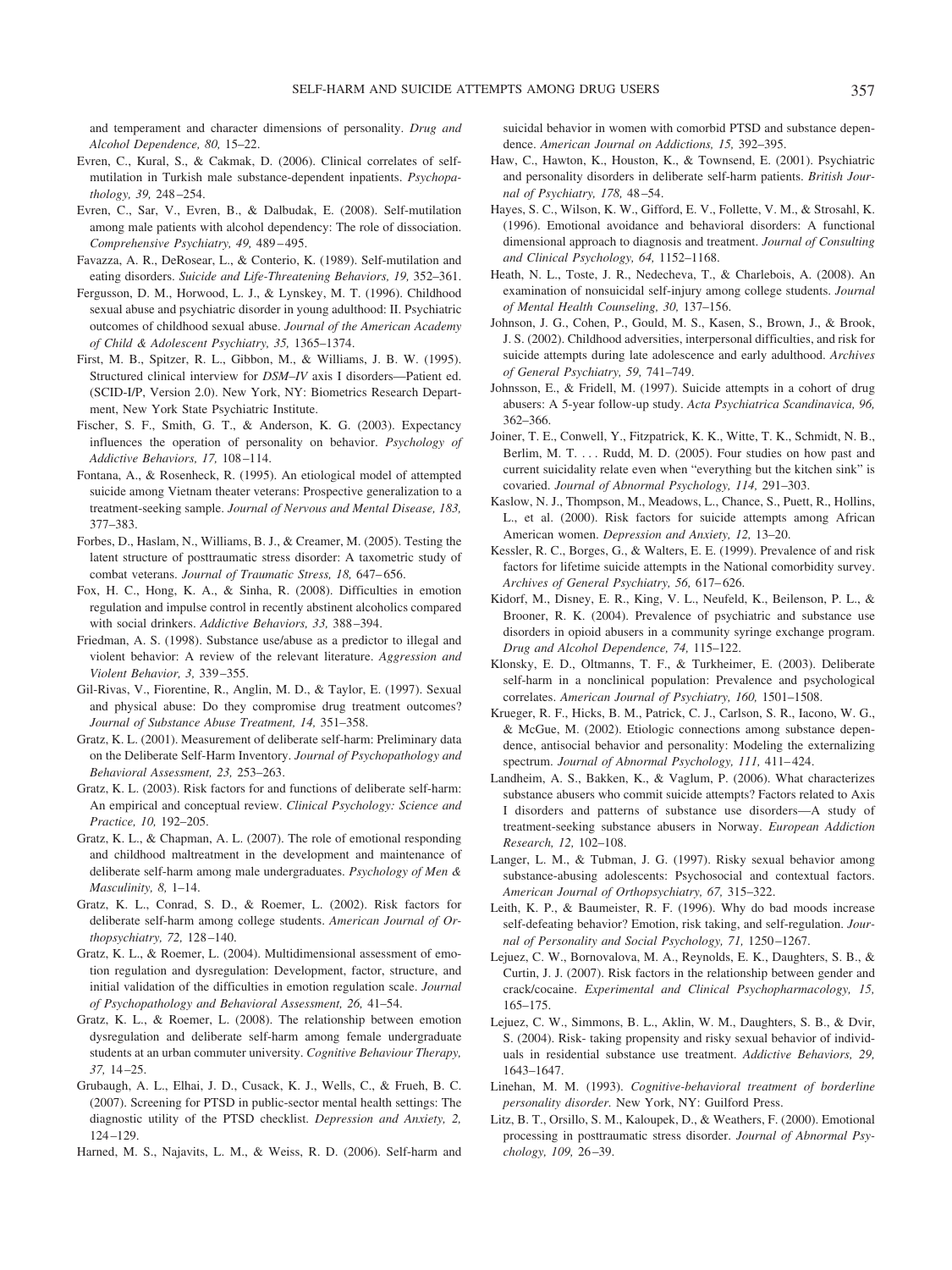- Lynam, D. R., & Miller, J. D. (2004). Personality pathways to impulsive behavior and their relations to deviance: Results from three samples. *Journal of Quantitative Criminology, 20,* 319 –341.
- McDermott, M. J., Tull, M. T., Gratz, K. L., Daughters, S. B., & Lejuez, C. W. (2009). The role of anxiety sensitivity and difficulties in emotion regulation in posttraumatic stress disorder among crack/cocaine dependent patients in residential substance abuse treatment. *Journal of Anxiety Disorders, 23,* 591–599.
- McHolm, A. E., MacMillan, H. L., & Jamieson, E. (2003). The relationship between childhood physical abuse and suicidality among depressed women: Results from a community sample. *American Journal of Psychiatry, 160,* 933–938.
- Miller, J., Flory, K., Lynam, D., & Leukefeld, C. (2003). A test of the four-factor model of impulsivity-related traits. *Personality and Individual Differences, 34,* 1403–1418.
- Mino, A., Bousquet, A., & Broers, B. (1999). Substance abuse and drugrelated death, suicidal ideation, and suicide: A review. *Crisis, 20,* 28 –35.
- Mowbray, C. T., Collins, M. E., Plum, T. B., Masterton, T., & Mulder, R. (1997). Harbinger. I : The development and evaluation of the first PACT replication. *Administration and Policy in Mental Health, 25,* 105–123.
- Muehlenkamp, J. J., & Gutierrez, P. M. (2004). An investigation of differences between self-injurious behavior and suicide attempts in a sample of adolescents. *Suicide and Life-Threatening Behavior, 34,* 12– 23.
- Muthe´n, L. K., & Muthe´n, B. O. (1998 –2006). *Mplus User's Guide* (4th ed.). Los Angeles, CA: Muthén & Muthén.
- Najavits, L. M. (2004). Treatment of posttraumatic stress disorder and substance abuse: Clinical guidelines for implementing "Seeking Safety" therapy. *Alcoholism Treatment Quarterly, 22, 43-62.*
- Najavits, L. M., Runkel, R., Neuner, C., Frank, A. F., Thase, M. E., Crits-Christoph, P., & Blaine, J. (2003). Rates and symptoms of PTSD among cocaine-dependent patients. *Journal of Studies on Alcohol, 64,* 601– 606.
- Najavits, L. M., Schmitz, M., Gotthardt, S., & Weiss, R. D. (2005). Seeking safety plus exposure therapy. An outcome study on dual diagnosis men. *Journal of Psychoactive Drugs, 37,* 425– 435.
- Najavits, L. M., Weiss, R. D., Shaw, S. R., & Muenz, L. R. (1998). "Seeking Safety": Outcome of a new cognitive-behavioral psychotherapy for women with posttraumatic stress disorder and substance abuse. *Journal of Traumatic Stress, 11,* 437– 456.
- Najavits, L. M., Weiss, R. D., & Shaw, S. R. (1997). The link between substance abuse and posttraumatic stress disorder in women: A research review. *American Journal on Addictions, 6,* 273–283.
- Nock, M. K., & Prinstein, M. J. (2005). Contextual features and behavioral functions of self- mutilation among adolescents. *Journal of Abnormal Psychology, 114,* 140 –146.
- Noll, J. G., Horowitz, L. A., Bonanno, G. A., Trickett, P. K., & Putnam, F. W. (2003). Revictimization and self-harm in females who experienced childhood sexual abuse: Results from a prospective study. *Journal of Interpersonal Violence, 18,* 1452–1471.
- Orsillo, S. M., Batten, S. V., Plumb, J. C., Luterek, J. A., & Roessner, B. M. (2004). An experimental study of emotional responding in women with posttraumatic stress disorder related to interpersonal violence. *Journal of Traumatic Stress, 17,* 241–248.
- Paivio, S. C., & McCulloch, C. R. (2004). Alexithymia as a mediator between childhood trauma and self-injurious behaviors. *Child Abuse & Neglect, 28,* 339 –354.
- Palmieri, P. A., Weathers, F. W., Difede, J., & King, D. W. (2007). Confirmatory factor analysis of the PTSD checklist and the clinicianadministered PTSD scale in disaster workers exposed to the World Trade Center Ground Zero. *Journal of Abnormal Psychology, 116,* 329 –341.
- Pattison, E. M., & Kahan, J. (1983). The deliberate self-harm syndrome. *American Journal of Psychiatry, 140,* 867– 872.
- Patton, J. H., Stanford, M. S., & Barratt, E. S. (1995). Factor structure of the Barratt impulsiveness scale. *Journal of Clinical Psychology, 51,* 768 –774.
- Ross, S., & Heath, N. (2002). A study of frequency of self-mutilation in a community sample of adolescents. *Journal of Youth and Adolescence, 31,* 67–77.
- Rossow, I., & Lauritzen, G. (2001). Shattered childhood: A key issue in suicidal behavior among drug addicts. *Addiction, 94,* 209 –219.
- Ruggiero, K. J., Del Ben, K., Scotti, J. R., & Rabalais, A. E. (2003). Psychometric properties of the PTSD checklist-civilian version. *Journal of Traumatic Stress, 16,* 495–502.
- Ruscio, A. M., Ruscio, J., & Keane, T. M. (2002). The latent structure of posttraumatic stress disorder: A taxometric investigation of reactions to extreme stress. *Journal of Abnormal Psychology, 111,* 290 –301.
- Sacks, M. B., Flood, A. M., Dennis, M. F., Hertzberg, M. A., & Beckham, J. C. (2008). Self-mutilative behaviors in male veterans with posttraumatic stress disorder. *Journal of Psychiatric Research, 42,* 487– 494.
- Sansone, R. A., Songer, D. A., & Gaither, G. A. (2001). Diagnostic approaches to borderline personality and their relationship to self-harm behavior. *International Journal of Psychiatry in Clinical Practice, 5,* 273–277.
- Sansone, R. A., Wiederman, M. W., & Sansone, L. A. (1998). The Self-Harm Inventory (SHI): Development of a scale for identifying self-destructive behaviors and borderline personality. *Journal of Clinical Psychology, 54,* 973–983.
- Sareen, J., Houlahan, T., Cox, B. J., & Asmundson, G. J. G. (2005). Anxiety disorders associated with suicidal ideation and suicide attempts in the national comorbidity survey. *Journal of Nervous and Mental Disease, 193,* 450 – 454.
- Saunders, J. B., Aasland, O. G., Babor, T. F., & De la Fuente, J. R. (1993). Development of the alcohol use disorders identification test (AUDIT). WHO collaborative project on early detection of persons with harmful alcohol consumption–II. *Addiction, 88,* 791– 804.
- Schwartz, R. H., Cohen, P., Hoffman, N. G., & Meeks, J. E. (1989). Self-harm behaviors. *Clinical Pediatrics, 28,* 340 –346.
- Silverman, A. B., Reinherz, H. Z., & Giaconia, R. M. (1996). The longterm sequelae of child and adolescent abuse: A longitudinal community study. *Child Abuse & Neglect, 20,* 709 –723.
- Soloff, P. H., Lis, J. A., Kelly, T., Cornelius, J., & Ulrich, R. (1994). Risk factors for suicidal behavior in borderline personality disorder. *American Journal of Psychiatry, 151,* 1316 –1323.
- Tabachnick, B. G., & Fidell, L. S. (1996). *Using multivariate statistics* (3rd ed*.*). New York, NY: Harper Collins.
- Tarrier, N., & Gregg, L. (2004). Suicide risk in civilian PTSD patients: Predictors of suicidal ideation, planning and attempts. *Social Psychiatry and Psychiatric Epidemiology, 39,* 655– 661.
- Thompson, M. P., Kaslow, N. J., Bradshaw, D., & Kingree, J. B. (2000). Childhood maltreatment, PTSD and suicidal behavior among African American females. *Journal of Interpersonal Violence, 15,* 33–15.
- Tice, D. M., Bratslavsky, E., & Baumeister, R. F. (2001). Emotional distress regulation takes precedence over impulse control: If you feel bad, do it! *Journal of Personality and Social Psychology, 80, 53-67.*
- Tull, M. T., Barrett, H. M., McMillan, E. S., & Roemer, L. (2007). A preliminary investigation of the relationship between emotion regulation difficulties and posttraumatic stress symptoms. *Behavior Therapy, 38,* 303–313.
- Ullman, S. E., & Brecklin, L. R. (2002). Sexual assault history and suicidal behavior in a national sample of women. *Suicide and Life-Threatening Behavior, 32,* 117–130.
- Van der Kolk, B. A., McFarlane, A. C., & Weisaeth, L. (Eds.). (1996). *Traumatic stress: The effects of overwhelming experience on mind, body, and society*. New York, NY: Guilford Press.
- Weathers, F., & Ford, J. (1996). Psychometric review of PTSD Checklist.